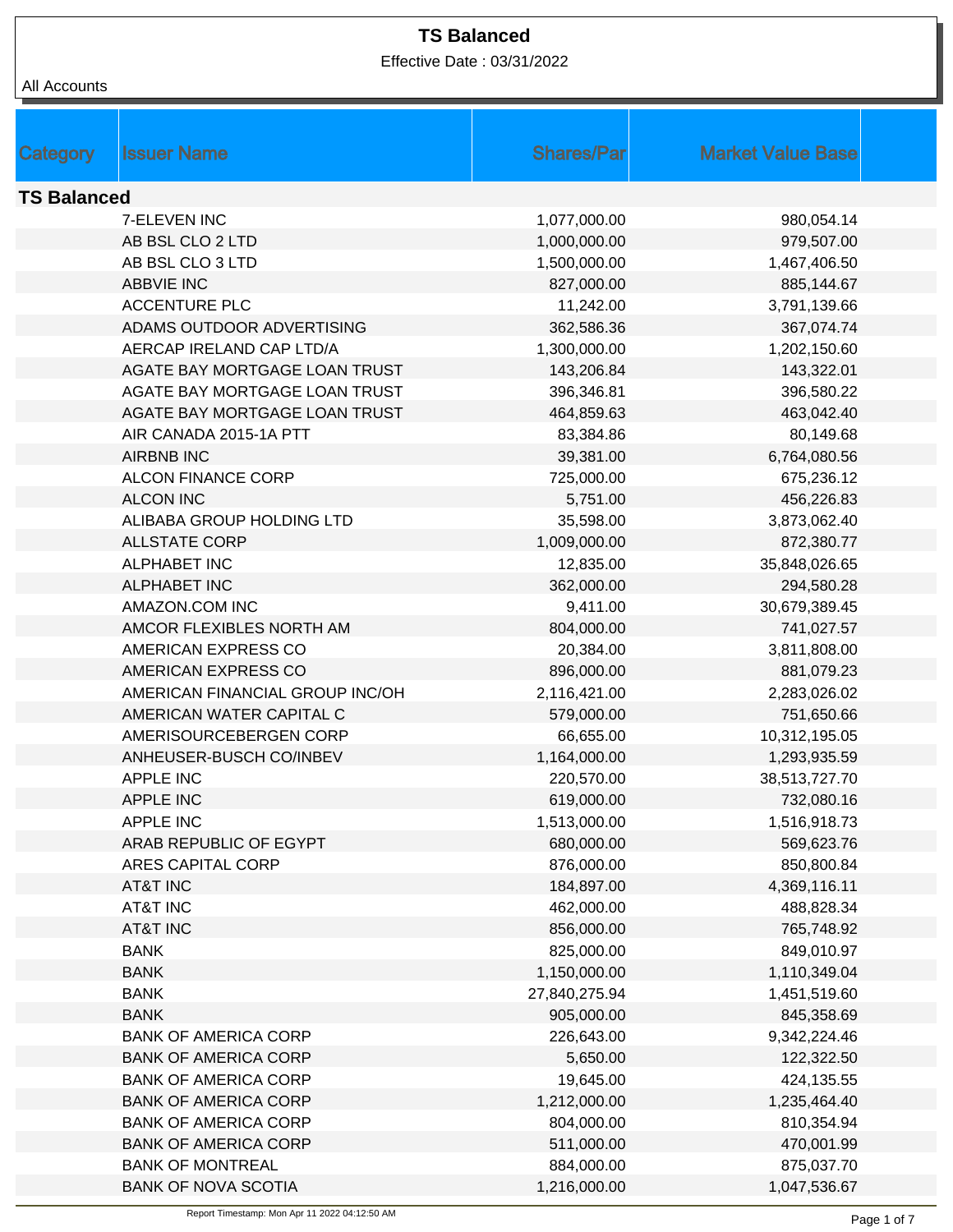Effective Date : 03/31/2022

| Category | <b>Issuer Name</b>                    | <b>Shares/Par</b> | <b>Market Value Base</b> |
|----------|---------------------------------------|-------------------|--------------------------|
|          | <b>BARCLAYS COMMERCIAL MORTGAGE S</b> | 870,000.00        | 798,980.77               |
|          | <b>BARCLAYS COMMERCIAL MORTGAGE S</b> | 2,520,000.00      | 2,385,227.12             |
|          | <b>BARCLAYS COMMERCIAL MORTGAGE S</b> | 670,000.00        | 650,622.46               |
|          | <b>BARCLAYS PLC</b>                   | 1,166,000.00      | 1,057,758.45             |
|          | <b>BAT CAPITAL CORP</b>               | 1,405,000.00      | 1,369,577.24             |
|          | BECTON DICKINSON AND CO               | 10,765.00         | 2,863,490.00             |
|          | BECTON DICKINSON AND CO               | 798,000.00        | 857,777.91               |
|          | BENEFIT STREET PARTNERS CLO LT        | 575,000.00        | 574,997.13               |
|          | <b>BERKSHIRE HATHAWAY FIN</b>         | 555,000.00        | 607,464.38               |
|          | BERKSHIRE HATHAWAY INC                | 77,164.00         | 27,231,947.24            |
|          | <b>BHMS MORTGAGE TRUST</b>            | 915,000.00        | 905,516.48               |
|          | <b>BIOMARIN PHARMACEUTICAL INC</b>    | 103,668.00        | 7,992,802.80             |
|          | <b>BNP PARIBAS SA</b>                 | 433,000.00        | 443,483.99               |
|          | <b>BOARDWALK PIPELINES LP</b>         | 712,000.00        | 736,421.19               |
|          | <b>BOEING CO/THE</b>                  | 10,646.00         | 2,038,709.00             |
|          | <b>BOEING CO/THE</b>                  | 501,000.00        | 578,249.46               |
|          | <b>BPR TRUST</b>                      | 900,000.00        | 895,066.56               |
|          | <b>BRASKEM AMERICA FINANCE</b>        | 535,000.00        | 588,505.35               |
|          | <b>BRASKEM NETHERLANDS</b>            | 567,000.00        | 562,464.00               |
|          | <b>BRISTOL-MYERS SQUIBB CO</b>        | 229,475.00        | 16,758,559.25            |
|          | <b>BRITISH TELECOMMUNICATIO</b>       | 1,158,000.00      | 1,097,438.06             |
|          | <b>BROADCOM INC</b>                   | 1,398,000.00      | 1,417,038.61             |
|          | <b>BRUNSWICK CORP/DE</b>              | 672,000.00        | 664,466.88               |
|          | <b>BURLINGTN NORTH SANTA FE</b>       | 947,000.00        | 1,181,131.80             |
|          | <b>BX TRUST</b>                       | 1,500,000.00      | 1,424,705.70             |
|          | <b>BX TRUST</b>                       | 1,500,000.00      | 1,404,679.05             |
|          | CANADIAN NATURAL RESOURCES LTD        | 613,000.00        | 733,053.27               |
|          | <b>CARRIER GLOBAL CORP</b>            | 644,000.00        | 588,967.42               |
|          | <b>CENOVUS ENERGY INC</b>             | 635,000.00        | 688,016.23               |
|          | CF HIPPOLYTA ISSUER LLC               | 345,188.81        | 326,479.51               |
|          | <b>CHARLES SCHWAB CORP/THE</b>        | 1,409,000.00      | 1,313,729.90             |
|          | <b>CHARLES SCHWAB CORP/THE</b>        | 1,130,000.00      | 1,125,762.50             |
|          | CHARTER COMM OPT LLC/CAP              | 953,000.00        | 1,085,868.60             |
|          | <b>CHEVRON CORP</b>                   | 20,000.00         | 3,256,600.00             |
|          | CITIGROUP COMMERCIAL MORTGAGE         | 755,000.00        | 718,731.08               |
|          | <b>CITIGROUP INC</b>                  | 446,000.00        | 479,438.82               |
|          | <b>CITIGROUP INC</b>                  | 747,000.00        | 742,128.51               |
|          | <b>CITIGROUP INC</b>                  | 868,000.00        | 828,083.44               |
|          | <b>CLI FUNDING LLC</b>                | 1,386,062.50      | 1,288,414.26             |
|          | CME GROUP INC                         | 10,160.00         | 2,416,657.60             |
|          | <b>CMS ENERGY CORP</b>                | 1,018,000.00      | 1,007,820.00             |
|          | CNH INDUSTRIAL CAP LLC                | 1,180,000.00      | 1,084,925.25             |
|          | <b>COMCAST CORP</b>                   | 211,054.00        | 9,881,548.28             |
|          | <b>COMCAST CORP</b>                   | 739,000.00        | 756,322.64               |
|          | <b>COMM MORTGAGE TRUST</b>            | 1,230,000.00      | 1,228,964.34             |
|          | <b>COMM MORTGAGE TRUST</b>            | 1,220,000.00      | 1,207,704.72             |
|          | <b>COMMONSPIRIT HEALTH</b>            | 784,000.00        | 779,717.96               |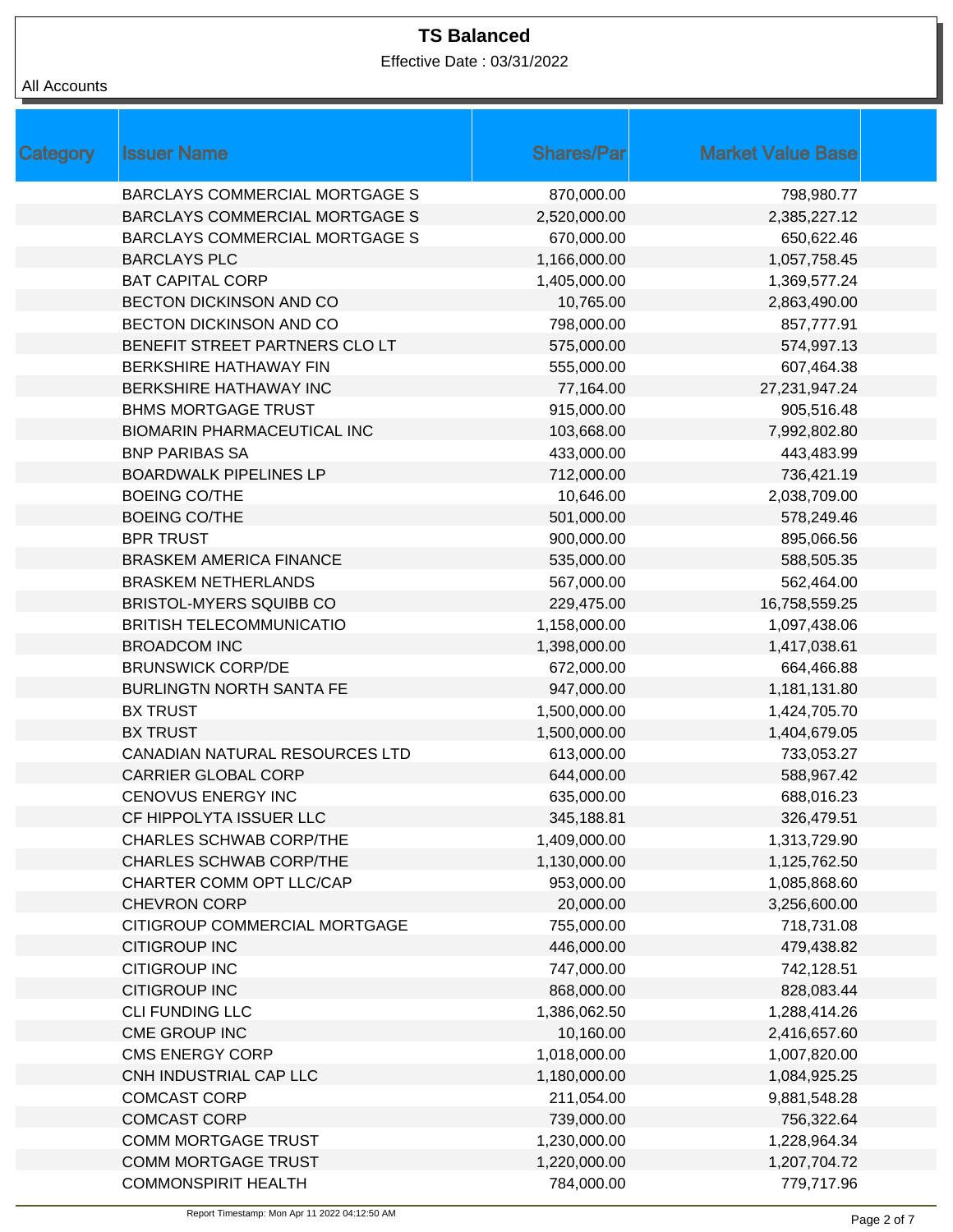Effective Date : 03/31/2022

| Category | <b>Issuer Name</b>                    | <b>Shares/Par</b> | <b>Market Value Base</b> |
|----------|---------------------------------------|-------------------|--------------------------|
|          | <b>COMMONWEALTH OF BAHAMAS</b>        | 674,000.00        | 521,514.24               |
|          | CONTINENTAL RESOURCES INC/OK          | 662,000.00        | 724,095.60               |
|          | COOPERATIEVE RABOBANK UA              | 914,000.00        | 836,820.99               |
|          | <b>CORESTATES CAPTL III</b>           | 1,177,000.00      | 1,129,983.51             |
|          | <b>CREDIT SUISSE COMMERCIAL MORTG</b> | 239,090.94        | 239,433.34               |
|          | <b>CREDIT SUISSE MORTGAGE TRUST</b>   | 412,189.90        | 410,881.86               |
|          | <b>CREDIT SUISSE MORTGAGE TRUST</b>   | 377,562.17        | 377,361.19               |
|          | <b>CROWN CASTLE INTL CORP</b>         | 914,000.00        | 908,811.50               |
|          | <b>CVS HEALTH CORP</b>                | 10,000.00         | 1,012,100.00             |
|          | <b>CVS HEALTH CORP</b>                | 733,000.00        | 828,254.76               |
|          | DEERE & CO                            | 16,049.00         | 6,667,717.54             |
|          | DEUTSCHE TELEKOM INT FIN              | 335,000.00        | 449,536.81               |
|          | DH EUROPE FINANCE                     | 904,000.00        | 867,074.26               |
|          | DREYFUS GOVERNMENT CASH MANAGE        | 22,771,755.37     | 22,771,755.37            |
|          | DRIVEN BRANDS FUNDING LLC             | 848,750.00        | 846,406.60               |
|          | DUKE ENERGY PROGRESS LLC              | 536,000.00        | 552,130.83               |
|          | DUPONT DE NEMOURS INC                 | 108,662.00        | 7,995,349.96             |
|          | <b>EDISON INTERNATIONAL</b>           | 538,000.00        | 534,440.40               |
|          | ELARA HGV TIMESHARE ISSUER            | 397,699.20        | 383,234.68               |
|          | ELECTRICITE DE FRANCE SA              | 879,000.00        | 926,803.47               |
|          | <b>ENERGY TRANSFER LP</b>             | 754,000.00        | 756,313.13               |
|          | <b>EQUINIX INC</b>                    | 730,000.00        | 707,945.84               |
|          | <b>EXXON MOBIL CORP</b>               | 111,879.00        | 9,240,086.61             |
|          | <b>FANNIE MAE</b>                     | 317,210.91        | 337,795.16               |
|          | <b>FANNIE MAE</b>                     | 175,295.54        | 178,924.85               |
|          | <b>FANNIE MAE</b>                     | 336,354.67        | 335,682.75               |
|          | <b>FANNIE MAE</b>                     | 422.29            | 448.97                   |
|          | <b>FANNIE MAE</b>                     | 332,861.04        | 360,919.00               |
|          | <b>FANNIE MAE</b>                     | 297,444.20        | 325,788.57               |
|          | <b>FANNIE MAE</b>                     | 54,120.96         | 56,033.50                |
|          | <b>FANNIE MAE</b>                     | 600,330.22        | 611,751.06               |
|          | <b>FANNIE MAE</b>                     | 2,013,204.23      | 1,871,959.51             |
|          | <b>FANNIE MAE</b>                     | 2,159,851.50      | 2,040,555.93             |
|          | <b>FANNIE MAE</b>                     | 630,943.81        | 634,264.93               |
|          | <b>FANNIE MAE</b>                     | 703,280.74        | 655,645.78               |
|          | <b>FANNIE MAE</b>                     | 2,052,361.38      | 1,912,215.82             |
|          | <b>FANNIE MAE</b>                     | 687,345.46        | 674,655.41               |
|          | <b>FANNIE MAE</b>                     | 507,340.96        | 502,283.47               |
|          | <b>FANNIE MAE</b>                     | 645,391.39        | 617,955.16               |
|          | <b>FANNIE MAE</b>                     | 1,865,746.17      | 1,814,952.31             |
|          | <b>FANNIE MAE</b>                     | 2,139,412.97      | 2,050,556.73             |
|          | <b>FANNIE MAE</b>                     | 2,125,274.40      | 2,033,128.86             |
|          | <b>FANNIE MAE</b>                     | 804,836.37        | 797,720.94               |
|          | <b>FANNIE MAE</b>                     | 116,494.60        | 125,376.45               |
|          | <b>FEDEX CORP</b>                     | 17,319.00         | 4,007,443.41             |
|          | <b>FEDEX CORP</b>                     | 635,000.00        | 709,737.09               |
|          | FIRSTENERGY TRANSMISSION              | 898,000.00        | 979,927.83               |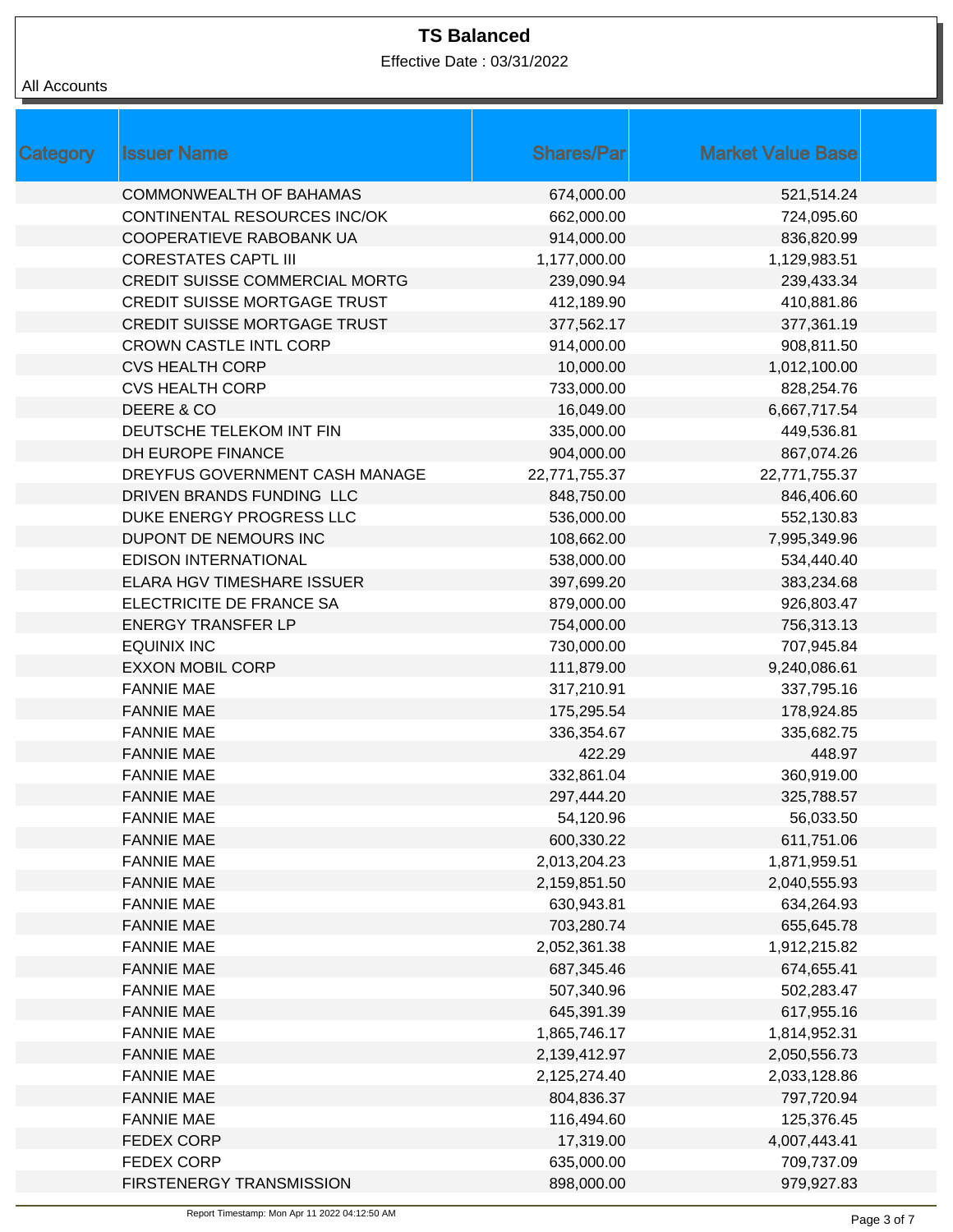Effective Date : 03/31/2022

| Category | <b>Issuer Name</b>                                        | <b>Shares/Par</b> | <b>Market Value Base</b> |  |
|----------|-----------------------------------------------------------|-------------------|--------------------------|--|
|          | FORD MOTOR CO                                             | 658,000.00        | 586,699.12               |  |
|          | FORD MOTOR CREDIT CO LLC                                  | 498,000.00        | 491,994.12               |  |
|          | <b>FOX CORP</b>                                           | 147,081.00        | 5,802,345.45             |  |
|          | <b>FREDDIE MAC</b>                                        | 1,633.66          | 1,770.04                 |  |
|          | <b>FREDDIE MAC</b>                                        | 153,568.53        | 160,157.05               |  |
|          | <b>FREDDIE MAC</b>                                        | 1,727,163.18      | 1,693,343.01             |  |
|          | <b>FREDDIE MAC</b>                                        | 856,723.57        | 913,445.74               |  |
|          | <b>FREDDIE MAC</b>                                        | 810,001.17        | 846,495.50               |  |
|          | <b>FREDDIE MAC</b>                                        | 1,444,673.91      | 1,509,788.97             |  |
|          | <b>FREDDIE MAC</b>                                        | 2,059,549.95      | 1,914,955.19             |  |
|          | <b>FREDDIE MAC</b>                                        | 565,547.28        | 595,812.83               |  |
|          | FREMF MORTGAGE TRUST                                      | 1,370,000.00      | 1,306,717.92             |  |
|          | <b>GENERAL MOTORS FINL CO</b>                             | 587,000.00        | 634,796.80               |  |
|          | <b>GENERAL MOTORS FINL CO</b>                             | 1,560,000.00      | 1,402,362.14             |  |
|          | <b>GOLDMAN SACHS GROUP INC</b>                            | 47,404.00         | 15,648,060.40            |  |
|          | <b>GOLDMAN SACHS GROUP INC</b>                            | 720,000.00        | 721,928.51               |  |
|          | <b>GOLDMAN SACHS GROUP INC</b>                            | 850,000.00        | 772,643.00               |  |
|          | <b>GOLDMAN SACHS GROUP INC</b>                            | 1,611,000.00      | 1,610,240.41             |  |
|          | <b>GOVERNMENT NATIONAL MORTGAGE A</b>                     | 513,035.89        | 547,110.50               |  |
|          | GOVERNMENT NATIONAL MORTGAGE A                            | 271,505.13        | 280,831.11               |  |
|          | <b>GOVERNMENT NATIONAL MORTGAGE A</b>                     | 4,053,156.71      | 61,812.67                |  |
|          | <b>GS MORTGAGE SECURITIES TRUST</b>                       | 700,000.00        | 676,515.49               |  |
|          | <b>GS MORTGAGE SECURITIES TRUST</b>                       | 1,205,000.00      | 1,118,967.22             |  |
|          | <b>GS MORTGAGE-BACKED SECURITIES</b>                      | 572,798.71        | 531,443.22               |  |
|          | <b>GS MORTGAGE-BACKED SECURITIES</b>                      | 1,369,657.67      | 1,308,599.84             |  |
|          | <b>GSK CONSUMER HEALTHCARE</b>                            | 980,000.00        | 981,803.20               |  |
|          | <b>HCA HEALTHCARE INC</b>                                 | 47,603.00         | 11,930,263.86            |  |
|          | HILTON WORLDWIDE HOLDINGS INC                             | 101,636.00        | 15,422,246.64            |  |
|          | HOME DEPOT INC/THE                                        | 646,000.00        | 835,038.92               |  |
|          | HONEYWELL INTERNATIONAL INC                               | 23,532.00         | 4,578,856.56             |  |
|          | HONO MORTGAGE TRUST                                       | 1,500,000.00      | 1,476,157.20             |  |
|          | HOST HOTELS & RESORTS LP                                  | 1,012,000.00      | 1,036,280.73             |  |
|          | <b>HSBC HOLDINGS PLC</b>                                  | 758,000.00        | 766,203.92               |  |
|          | <b>HUBBELL INC</b>                                        | 57,917.00         | 10,643,407.09            |  |
|          | HUNTINGTON BANCSHARES INC/OH                              | 1,255,000.00      | 1,178,192.02             |  |
|          | <b>HYUNDAI CAPITAL AMERICA</b>                            | 949,000.00        | 920,434.56               |  |
|          | <b>IBM CORP</b>                                           | 54,320.00         | 7,062,686.40             |  |
|          | <b>INDEPENDENCE PLAZA TRUST</b>                           | 562,000,000.00    | 1,150,020.60             |  |
|          | <b>INVITATION HOMES OP</b>                                | 806,000.00        | 823,262.22               |  |
|          | ISHARES JP MORGAN USD EMERGING MARKETS<br><b>BOND ETF</b> | 133,451.00        | 13,046,169.76            |  |
|          | JACK IN THE BOX FUNDING LLC                               | 1,029,600.00      | 1,017,415.71             |  |
|          | JACK IN THE BOX FUNDING LLC                               | 1,000,000.00      | 944,889.21               |  |
|          | <b>JBS FINANCE LUXEMBOURG</b>                             | 1,240,000.00      | 1,151,662.40             |  |
|          | <b>JBS USA/FOOD/FINANCE</b>                               | 398,000.00        | 346,126.39               |  |
|          | JERSEY MIKE'S FUNDING LLC                                 | 377,055.00        | 372,652.51               |  |
|          | JIMMY JOHNS FUNDING LLC                                   | 950,000.00        | 928,625.00               |  |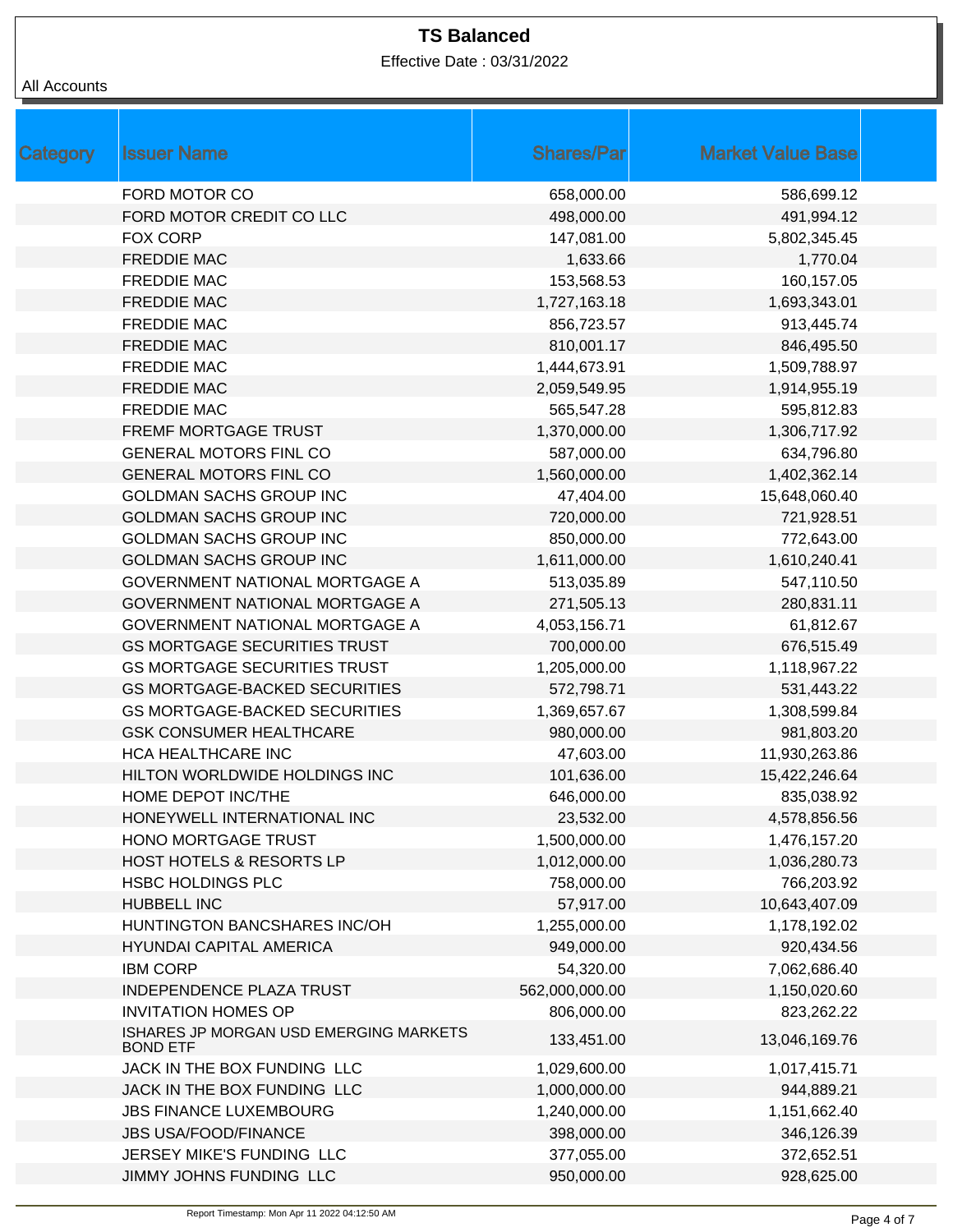Effective Date : 03/31/2022

| <b>Issuer Name</b><br><b>Shares/Par</b><br><b>Market Value Base</b><br>Category<br>JOHN DEERE CAPITAL CORP<br>917,000.00 | 876,567.21    |
|--------------------------------------------------------------------------------------------------------------------------|---------------|
|                                                                                                                          |               |
|                                                                                                                          |               |
| <b>JOHNSON &amp; JOHNSON</b><br>94,799.00                                                                                | 16,801,226.77 |
| JONES LANG LASALLE INC<br>60,625.00                                                                                      | 14,517,262.50 |
| 2,485,000.00<br>JP MORGAN CHASE COMMERCIAL MOR                                                                           | 2,498,780.57  |
| JP MORGAN CHASE COMMERCIAL MOR<br>500,000.00                                                                             | 498,615.90    |
| 700,571.17<br>JP MORGAN MORTGAGE TRUST                                                                                   | 683,916.35    |
| JP MORGAN MORTGAGE TRUST<br>1,133,331.04                                                                                 | 1,088,182.87  |
| JP MORGAN MORTGAGE TRUST<br>1,548,981.99                                                                                 | 1,486,958.43  |
| <b>JPMORGAN CHASE &amp; CO</b><br>39,000.00                                                                              | 5,316,480.00  |
| <b>JPMORGAN CHASE &amp; CO</b><br>20,386.00                                                                              | 429,736.88    |
| 22,600.00<br><b>JPMORGAN CHASE &amp; CO</b>                                                                              | 494,036.00    |
| 963,000.00<br><b>JPMORGAN CHASE &amp; CO</b>                                                                             | 960,187.93    |
| 936,000.00<br><b>JPMORGAN CHASE &amp; CO</b>                                                                             | 875,925.25    |
| <b>KROGER CO/THE</b><br>321,000.00                                                                                       | 356,469.59    |
| LLOYDS BANKING GROUP PLC<br>942,000.00                                                                                   | 921,658.00    |
| LOWE'S COS INC<br>941,000.00                                                                                             | 1,007,067.09  |
| MADISON PARK FUNDING LTD<br>1,150,000.00                                                                                 | 1,139,307.30  |
| 688,000.00<br><b>MAGALLANES INC</b>                                                                                      | 692,118.10    |
| 688,000.00<br><b>MAGALLANES INC</b>                                                                                      | 704,061.27    |
| <b>MARKEL CORP</b><br>3,892.00                                                                                           | 5,741,634.08  |
| <b>MARS INC</b><br>908,000.00                                                                                            | 918,799.08    |
| <b>MASTERCARD INC</b><br>1,225,000.00                                                                                    | 1,116,957.33  |
| <b>MC BRAZIL DWNSTRM</b><br>621,000.00                                                                                   | 570,512.70    |
| 31,591.00<br>MERCK & CO INC                                                                                              | 2,592,041.55  |
| <b>META PLATFORMS INC</b><br>91,881.00                                                                                   | 20,430,659.16 |
| MICROCHIP TECHNOLOGY INC<br>1,136,000.00                                                                                 | 1,076,493.65  |
| MICROSOFT CORP<br>154,402.00                                                                                             | 47,603,680.62 |
| <b>MICROSOFT CORP</b><br>476,000.00                                                                                      | 498,600.44    |
| 654,000.00<br><b>MID-AMERICA APARTMENTS</b>                                                                              | 663,901.17    |
| MIDWEST CONNECTOR CAPIT<br>808,000.00                                                                                    | 811,095.41    |
| MILL CITY MORTGAGE TRUST<br>573,776.79                                                                                   | 546,828.73    |
| MILL CITY MORTGAGE TRUST<br>1,397,426.10                                                                                 | 1,374,949.48  |
| MONSTER BEVERAGE CORP<br>110,390.00                                                                                      | 8,820,161.00  |
| 1,066,000.00<br><b>MORGAN STANLEY</b>                                                                                    | 1,084,833.56  |
| MORGAN STANLEY CAPITAL I TRUST<br>1,100,000.00                                                                           | 1,137,998.18  |
| <b>MYLAN INC</b><br>725,000.00                                                                                           | 734,209.92    |
| NEIGHBORLY ISSUER LLC<br>843,625.00                                                                                      | 791,724.35    |
| <b>NETFLIX INC</b><br>18,419.00                                                                                          | 6,899,573.21  |
| 1,409,000.00<br><b>NETFLIX INC</b>                                                                                       | 1,497,062.50  |
| <b>NEW MOUNTAIN CLO 1 LTD</b><br>525,000.00                                                                              | 520,257.15    |
| NGPL PIPECO LLC<br>810,000.00                                                                                            | 1,016,752.81  |
| NORFOLK SOUTHERN CORP<br>793,000.00                                                                                      | 893,767.56    |
| NORTHWESTERN MUTUAL LIFE<br>824,000.00                                                                                   | 803,767.81    |
| NXP BV/NXP FUNDING LLC<br>974,000.00                                                                                     | 1,034,437.51  |
| 1,111,000.00<br>OHIO POWER COMPANY                                                                                       | 920,118.81    |
| ORACLE CORP<br>133,039.00                                                                                                | 11,006,316.47 |
| ORACLE CORP<br>590,000.00                                                                                                | 566,486.54    |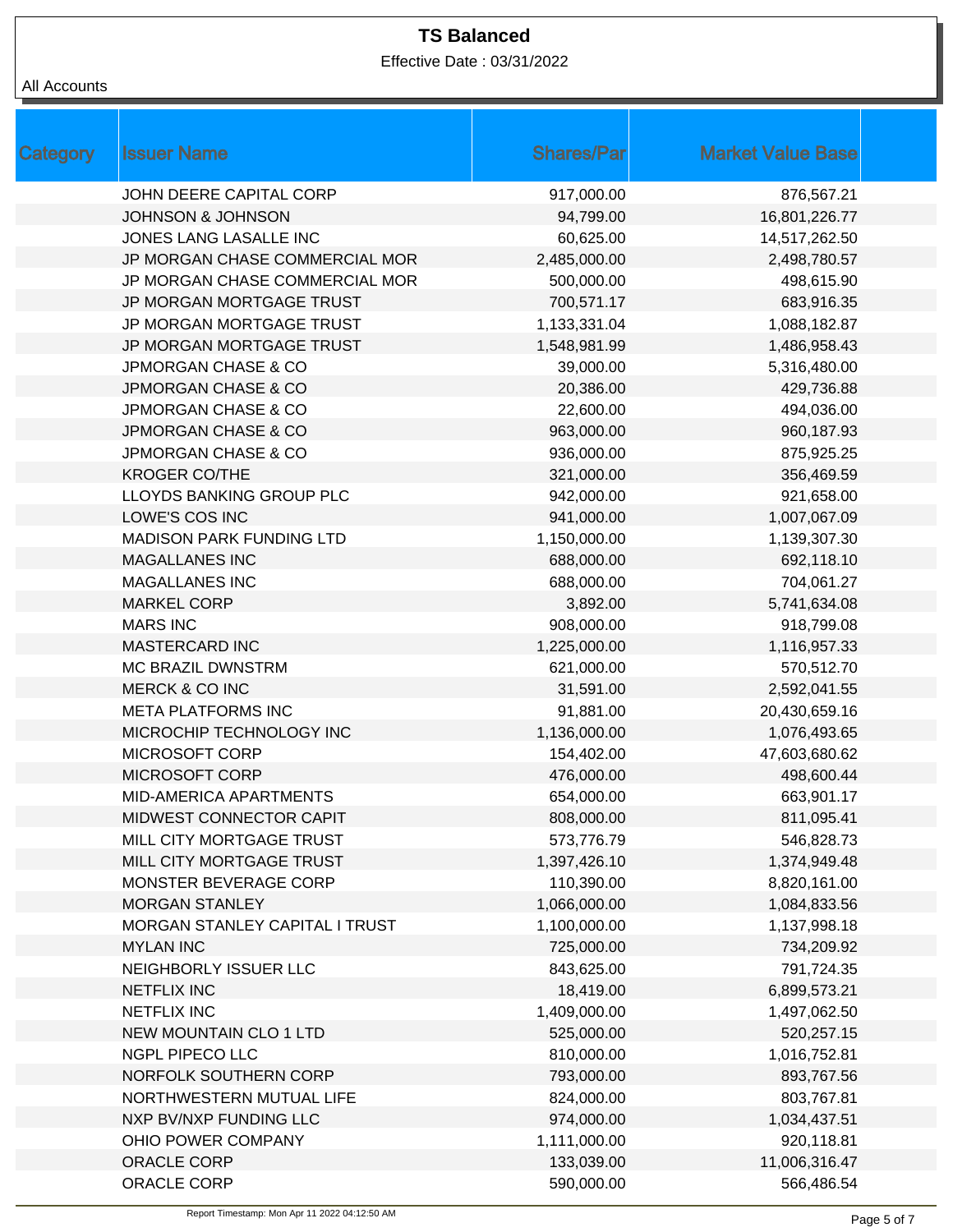Effective Date : 03/31/2022

| Category | <b>Issuer Name</b>                    | <b>Shares/Par</b> | <b>Market Value Base</b> |  |
|----------|---------------------------------------|-------------------|--------------------------|--|
|          | <b>ORACLE CORP</b>                    | 390,000.00        | 338,630.63               |  |
|          | <b>PACIFIC GAS &amp; ELECTRIC</b>     | 971,000.00        | 775,406.47               |  |
|          | <b>PACIFICORP</b>                     | 789,000.00        | 928,789.96               |  |
|          | PALMER SQUARE CLO LTD                 | 1,500,000.00      | 1,490,814.00             |  |
|          | PALMER SQUARE LOAN FUNDING LTD        | 1,000,000.00      | 988,077.00               |  |
|          | PARAMOUNT GLOBAL                      | 336,000.00        | 350,140.36               |  |
|          | PARKER-HANNIFIN CORP                  | 16,085.00         | 4,564,279.60             |  |
|          | PAYPAL HOLDINGS INC                   | 50,599.00         | 5,851,774.35             |  |
|          | PEPSICO INC                           | 8,485.00          | 1,420,219.30             |  |
|          | PETROLEOS MEXICANOS                   | 663,000.00        | 594,220.38               |  |
|          | PHILIP MORRIS INTERNATIONAL INC       | 106,067.00        | 9,963,933.98             |  |
|          | PLANET FITNESS MASTER ISSUER L        | 1,000,000.00      | 951,683.00               |  |
|          | <b>PNC BANK NA</b>                    | 370,000.00        | 372,027.43               |  |
|          | PNC CAPITAL TRUST C                   | 1,117,000.00      | 1,044,496.96             |  |
|          | PROCTER & GAMBLE CO/THE               | 12,856.00         | 1,964,396.80             |  |
|          | PROCTER & GAMBLE CO/THE               | 1,596,000.00      | 1,390,179.36             |  |
|          | PRUDENTIAL FINANCIAL INC              | 1,115,000.00      | 1,127,153.50             |  |
|          | PUBLIC STORAGE                        | 24,638.00         | 504,832.62               |  |
|          | RAYTHEON TECHNOLOGIES CORP            | 172,025.00        | 17,042,516.75            |  |
|          | <b>REALTY INCOME CORP</b>             | 820,000.00        | 840,687.97               |  |
|          | <b>REPUBLIC OF CHILE</b>              | 801,000.00        | 660,776.94               |  |
|          | <b>REPUBLIC OF CHILE</b>              | 650,000.00        | 573,865.50               |  |
|          | <b>REPUBLIC OF COLOMBIA</b>           | 506,000.00        | 426,649.08               |  |
|          | REPUBLIC OF COLOMBIA                  | 663,000.00        | 553,870.20               |  |
|          | <b>REPUBLIC OF ECUADOR</b>            | 725,000.00        | 605,382.25               |  |
|          | <b>REPUBLIC OF GHANA</b>              | 680,000.00        | 492,320.00               |  |
|          | <b>REPUBLIC OF NIGERIA</b>            | 655,000.00        | 544,239.50               |  |
|          | <b>REPUBLIC OF PANAMA</b>             | 498,000.00        | 478,647.72               |  |
|          | REPUBLIC OF UZBEKISTAN                | 650,000.00        | 560,625.00               |  |
|          | ROCKFORD TOWER CLO LTD                | 1,500,000.00      | 1,484,736.00             |  |
|          | ROPER TECHNOLOGIES INC                | 846,000.00        | 815,554.35               |  |
|          | SABRA HEALTH CARE LP                  | 717,000.00        | 734,319.11               |  |
|          | SALESFORCE.COM INC                    | 62,590.00         | 13,289,108.80            |  |
|          | <b>SCHLUMBERGER NV</b>                | 146,582.00        | 6,055,302.42             |  |
|          | SEQUOIA MORTGAGE TRUST                | 177,237.03        | 172,111.21               |  |
|          | SEQUOIA MORTGAGE TRUST                | 903,041.98        | 904,849.15               |  |
|          | SEQUOIA MORTGAGE TRUST                | 819,322.46        | 820,508.51               |  |
|          | <b>SG COMMERCIAL MORTGAGE SECURIT</b> | 825,000.00        | 842,578.61               |  |
|          | SHERWIN-WILLIAMS CO/THE               | 903,000.00        | 955,878.43               |  |
|          | SIGNATURE BANK/NEW YORK NY            | 17,498.00         | 5,135,488.02             |  |
|          | SOUTHWEST AIRLINES CO                 | 155,119.00        | 7,104,450.20             |  |
|          | SS&C TECHNOLOGIES HOLDINGS INC        | 101,750.00        | 7,633,285.00             |  |
|          | <b>STARBUCKS CORP</b>                 | 51,963.00         | 4,727,074.11             |  |
|          | <b>STARBUCKS CORP</b>                 | 517,000.00        | 465,228.23               |  |
|          | <b>STORE CAPITAL CORP</b>             | 314,000.00        | 322,430.25               |  |
|          | STORE CAPITAL CORP                    | 589,000.00        | 611,324.21               |  |
|          | <b>STRYKER CORP</b>                   | 10,047.00         | 2,686,065.45             |  |